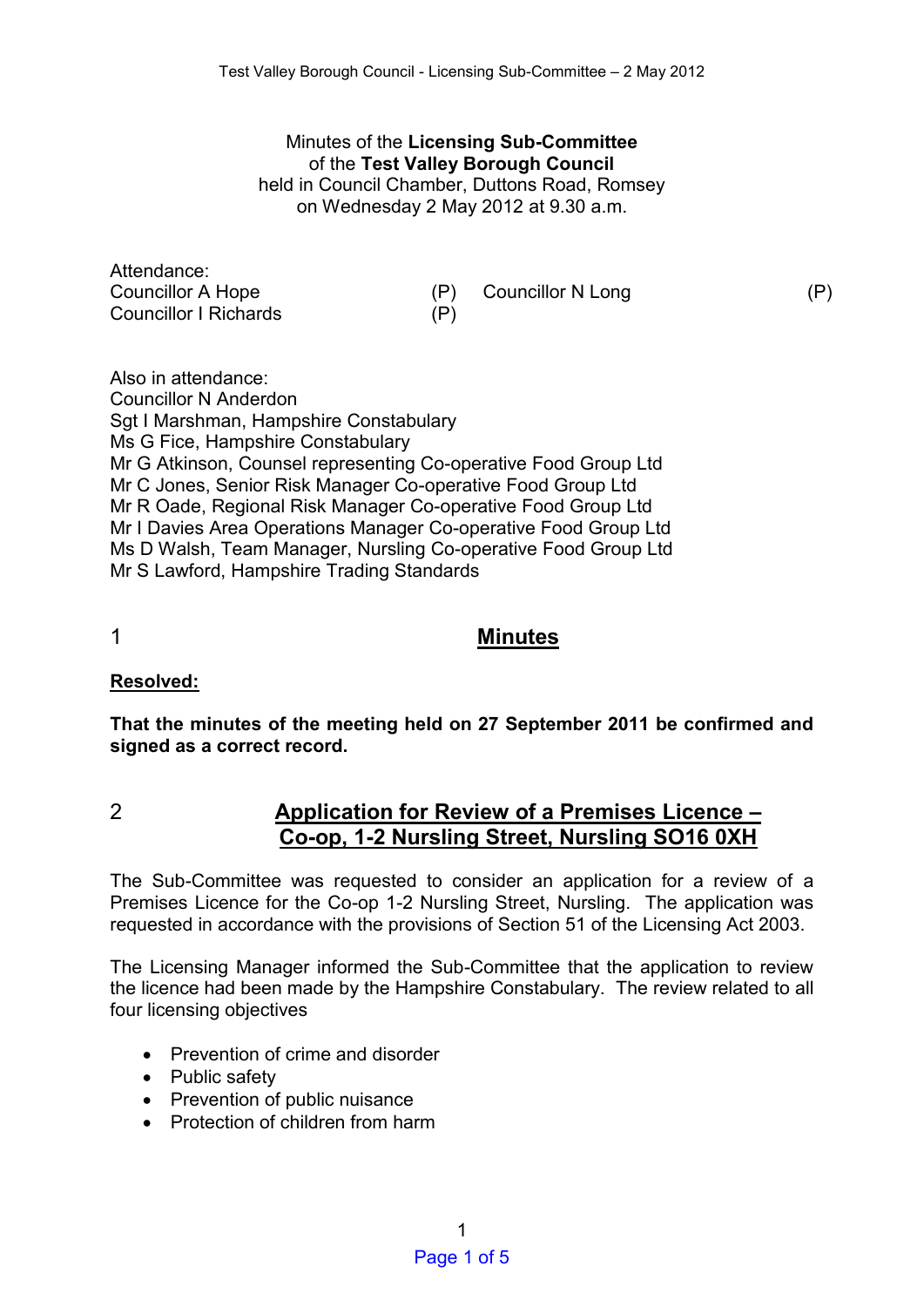In calling for a Review of the licence, the Police had advised that there had been two failed under age test purchase operations in July and November 2011, and further that there were a significant number of incidents, mainly theft and anti-social behaviour, linked to the premises, which had led to the Review.

Sergeant Marshman presented the case on behalf of the Police. He informed the Sub-Committee that agreement had been reached with the Co-op on a number of conditions to be added to the licence with a view to addressing the problems associated with the premises. However, the Police had in addition called for a condition requiring the employment of door supervisors on Friday and Saturday evenings between 5 – 11 pm, and there was still a difference of view over this.

Sergeant Marshman gave details of the 48 incidents recorded at the premises from 4 April 2011 to the end of that year. He informed the Sub Committee that the premises had introduced a pilot scheme in January 2012 to use door supervisors and this had resulted in only one incident being recorded since that time.

Counsel (Mr. Atkinson) representing the Co-op outlined the 3 areas of concern raised by the Police as:

- Failure of Test purchases
- Theft and anti social behaviour
- CCTV Availability

Mr. Atkinson accepted that his clients had been at fault over the failed test purchases and the inadequate CCTV. However, he contended that the Co-op was a responsible retailer and that appropriate measures had been agreed to address the failure of test purchases and the CCTV availability. Regarding the proposal to use door staff on Friday and Saturday evenings he suggested that it was disproportionate to impose a condition based on the evidence presented. He drew the Sub-Committee's attention to the fact that a significant number of the incidents itemised by the Police could not be related to the licensable activity of selling alcohol, and moreover that, of the eight incidents which had occurred on Friday/Saturday evenings, only three were alcohol related, of which one had been a test purchase.

The Sub Committee noted the concerns of the Hampshire Trading Standards regarding the failure of two test purchases.

The Sub-Committee was given the opportunity to ask questions of all the parties. The Sub-Committee then adjourned to consider the matter.

Upon return, the Chairman informed the meeting that the Sub-Committee, in reaching its decision upon the matter, had had regard to the National Licensing Guidance issued under Section 182 of the Licensing Act 2003, Test Valley Borough Council's own Licensing Policy, together with the representations made at the Hearing and in writing.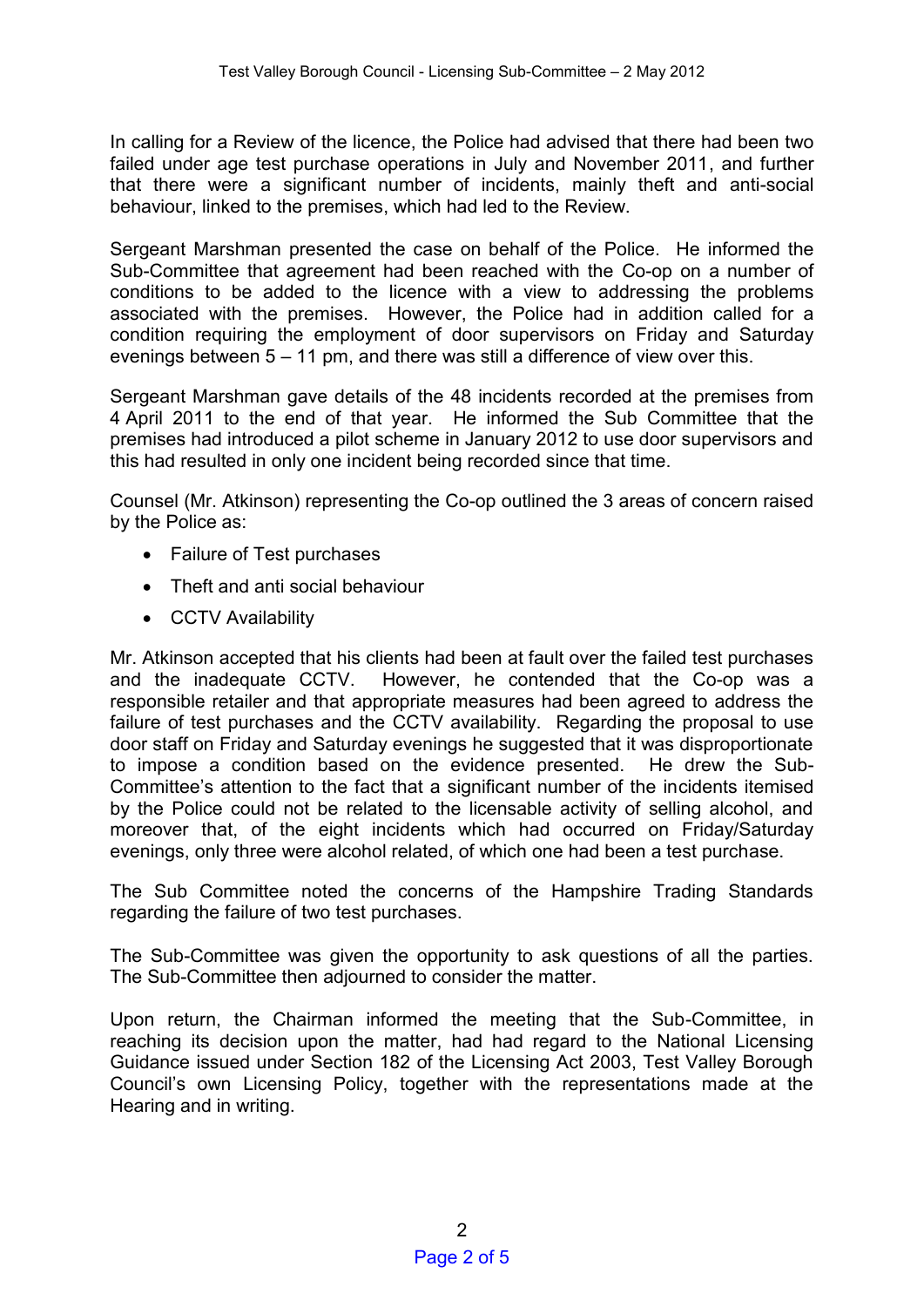## **Decision:**

**The Sub Committee welcomed the wide measure of agreement which had been reached between the Co-op and the Police such that there remained only one point of difference between them. That difference concerned whether or not there should be a condition requiring the presence of door staff on Friday and Saturday evenings.** 

**The Sub Committee had very carefully considered that matter, but on balance, had taken the view that such a condition could not be supported on the evidence, therefore would not be proportionate.** 

**Nevertheless, the Sub Committee hoped that the Co-op would continue to work closely with the Police and, should the need arise as a result of continuing difficulties at the premises, the Co-op would be prepared to install SIA accredited door staff on request by the Police.** 

#### **Resolved:**

**That the premises licence be modified by the addition of the following conditions:** 

### **1. CCTV**

**The premises shall have cameras located within the premises to cover all public areas including outside of the premises covering the entrance and exit. The system should be able to cope with all levels of illumination throughout the premises as well as outside areas.** 

**CCTV warning signs to be fitted in public places.** 

**The CCTV system must be operating at all times whilst the premises are open for licensable activity.** 

**All equipment shall have a constant and accurate time and date generation. The recording system will be able to capture a minimum of 4 frames per second and all recorded footage must be securely retained for a minimum of 28 days.** 

**The system must have measures to prevent recordings being tampered with, i.e. password protected. There shall be sufficient members of trained staff at the premises during operating hours to be able to provide viewable copies to police on request when investigating allegations of offences or criminal activity.** 

**Any images recovered must be in a viewable format on either disc or VHS. Footage supplied in a digital format on CD or DVD will also have a copy of the CCTV system software enabled on the disc to allow playback.**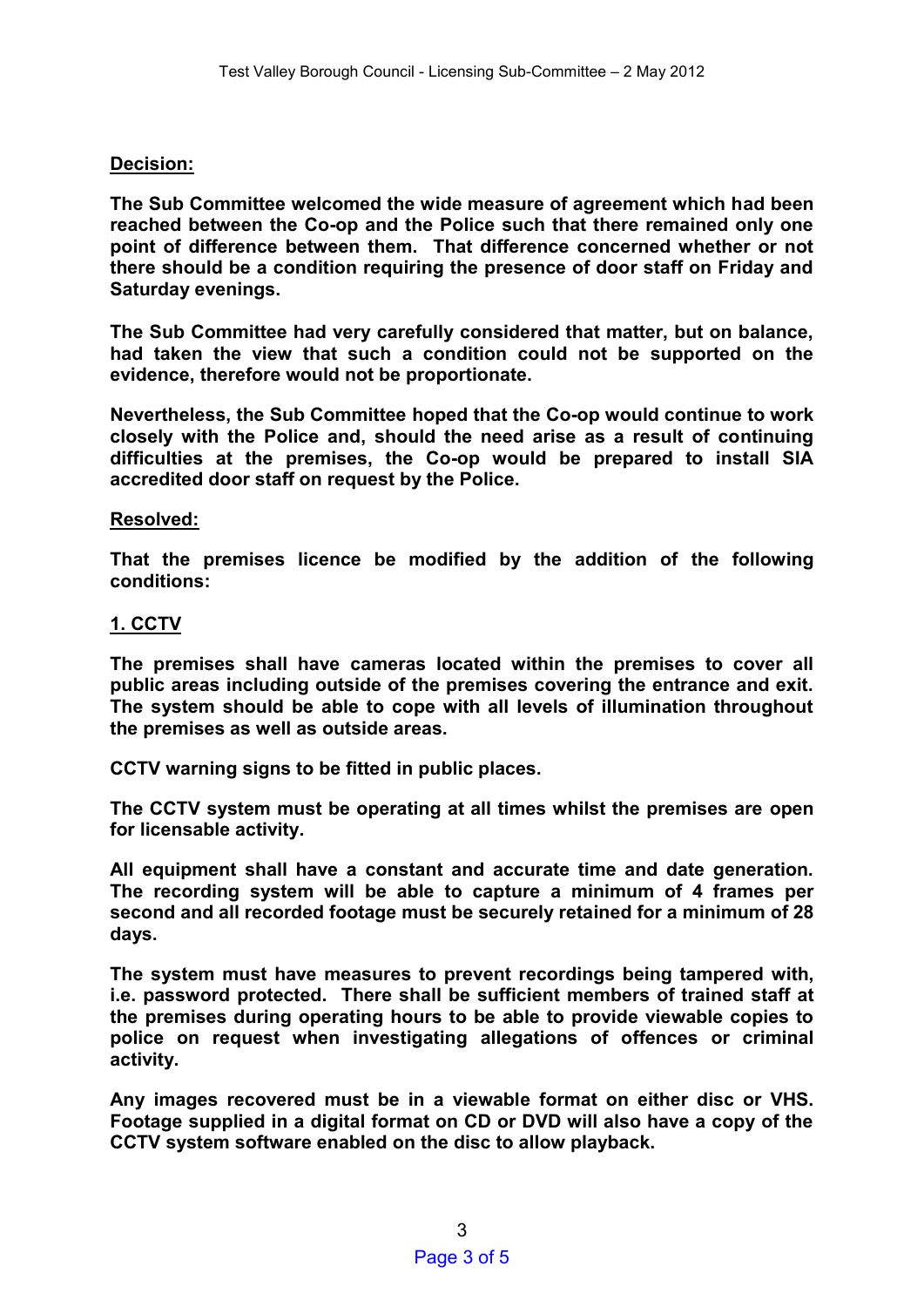**The CCTV system to be checked on a weekly basis to show that the system is functioning correctly and that data is being securely retained. An electronic or paper based record of this check to be retained and available for inspection.** 

**In the event of technical failure of the CCTV equipment the Premises Licence holder / DPS MUST report the failure to the Southampton Police Licensing Unit (Western.licensing@hampshire.pnn.police.uk) within 24 hours.** 

## **2. Incident book**

**A record of incidents occurring within the last 3 months will be maintained at the premises and be available on request to the police. Any incidents that include physical altercation or disorder, physical ejection, injury, will be recorded. The entry is to include an account of the incident and the identity of all person(s) involved (or descriptions of those involved if identity is not known). Should there be any physical interaction by members of staff and the public the entry will include what physical action occurred between each party. The entry shall be timed, dated and signed by the author. If the member of staff creating the entry has difficulties reading or writing then the entry may be written by another staff member. This should however be read back to the person creating the entry and counter signed by the person who wrote the entry.** 

**The incident records will be checked on a weekly basis by the duty manager and these checks recorded (this can be electronic or written).** 

## **3. Challenge 25**

**There will be a Challenge 25 policy operating at the premises. Challenge 25 means that the holder of the premises licence shall ensure that every individual, who visually appears to be under 25 years of age and is seeking to purchase or be supplied with alcohol at the premises or from the premises, shall produce identification proving that individual to be 18 years of age or older. Acceptable identification for the purposes of age verification will include a driving licence, passport or photographic identification bearing the "PASS" logo and the person's date of birth. If the person seeking alcohol is unable to produce acceptable means of identification, no sale or supply of alcohol will be made to or for that person.** 

**Challenge 25 Posters will be displayed in prominent positions at the premises** 

## **4. Training**

**All staff that sell or authorise the sale of alcohol will be trained to BIIAB Level 1 - Award in Responsible Alcohol Retailing within 9 months of commencing employment with the company.**